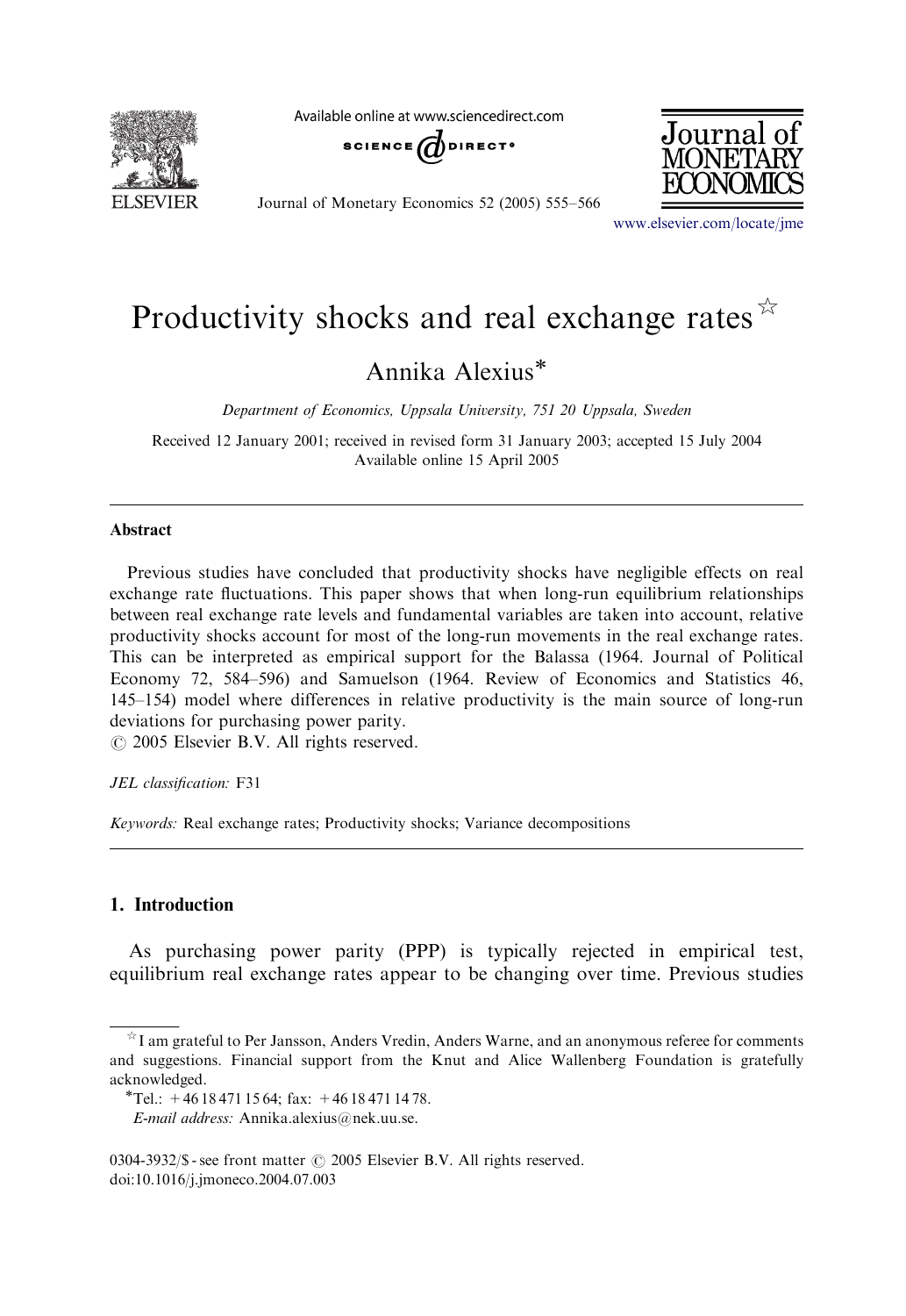of the sources of real exchange rate fluctuations have concluded that real demand shocks account for most of the movements in the long-run as well as in the short-run [\(Clarida and Gali, 1994; Weber, 1997; Chadha and Prasad, 1997\)](#page--1-0). Diverging results are presented by [Rogers \(1999\)](#page--1-0) and [Eichenbaum and Evans \(1995\)](#page--1-0), who document a larger relative influence of monetary shocks. However, all these studies conclude that the effects of productivity shocks on real exchange rates are negligible at all horizons. This is surprising in light of the related literature on long-run real exchange rate determination, where versions of the Balassa–Samuelson model dominate and exchange rates are modelled primarily as functions of relative productivity [\(Canzoneri et al., 1999; Chinn and Johnston, 1996\)](#page--1-0).

Another notable feature of the variance decomposition literature is that virtually all studies model only *changes* in real exchange rates and the fundamental variables. The presence of long-run relationships between the levels of the variables is either rejected (as in [Clarida and Gali, 1994](#page--1-0) and [Rogers, 1999\)](#page--1-0) or not investigated (as in Weber,  $1997$ .<sup>1</sup> Again, there is a gap between this empirical literature and related studies of long-run real exchange rate determination. Most papers in the latter field do find long-run equilibrium relationships between real exchange rates and various fundamental variables. There is ample documentation of cointegration between levels of real exchange rates and, for instance, relative productivity (see [MacDonald,](#page--1-0) [1998,](#page--1-0) for a survey).

Hence, previous studies of the sources of real exchange rate fluctuations (i) invariably conclude that productivity shocks have a negligible impact and (ii) do not find cointegration between real exchange rates and fundamental variables (or do not investigate whether they are cointegrated). After confirming the presence of cointegration, this paper demonstrates that relative productivity shocks dominate the long-run variance decompositions of real exchange rates when long-run equilibrium relationships are taken into account. The result is robust across a number of alternative empirical specifications.

## 2. Statistical methods

If real exchange rates are cointegrated with fundamental variables, models using only differenced data are misspecified and do not utilize the information contained in the levels of the data. In particular, the absence of cointegration implies that it is not possible to model a time varying equilibrium level of the real exchange rate as function of the included fundamental variables. The VAR models used by Clarida and Galı´ (1994) and others to identify structural shocks and obtain variance decompositions can however incorporate long-run equilibrium relationships between the levels of the variables. Following [King et al. \(1991\)](#page--1-0), structural shocks are

<sup>&</sup>lt;sup>1</sup>Actually, [Clarida and Gali \(1994\)](#page--1-0) find cointegration for one of the four bilateral systems studied, but this is ignored in the subsequent empirical analysis. In [Rogers \(1999\)](#page--1-0), the null hypothesis of cointegration would not be rejected if the 90% critical values of the [Johansen \(1988\)](#page--1-0) tests were used instead of the 95% critical values.